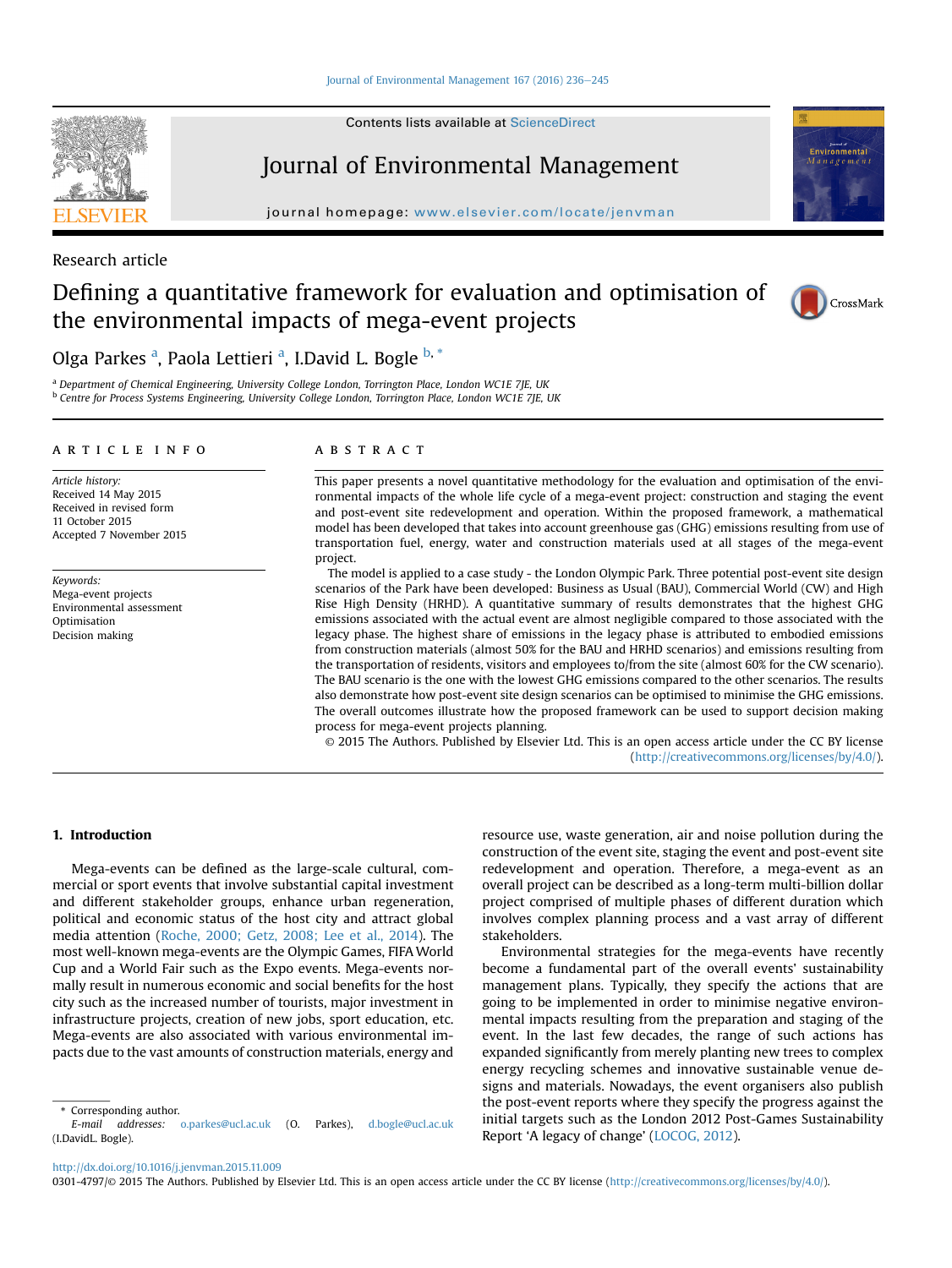A number of sustainability and environmental guidelines and standards have recently been developed which assist event organisers with implementation of sustainability measures during the preparation and staging of the event. Some guidelines are universal for all types of organisations such as ISO 14001-14006 'Environmental Management Systems' [\(ISO, 2014a](#page-9-0)) or ISO26000 'Social Re-sponsibility' ([ISO, 2014b\)](#page-9-0). Others, such as BS8901' Specification for a Sustainability Management System for Events' (BSI, 2014) or ISO 20121 'Event Sustainability Management Systems' ([ISO, 2012\)](#page-9-0) were developed specifically for the events management. Although the standards provide some useful recommendations for the event organisers, they do not specify any quantitative targets or define a set of indicators or tools that should be used to measure the performance progress. Moreover, they generally address the preparation or the event phase without considering the post-event legacy phase.

From the host city's perspective, the legacy is by far the most important phase of a mega-event project. The actual event only lasts a few weeks and the duration of the legacy phase is decades. Since the 1990s, the significance of securing a positive lasting legacy created by a mega-event has been widely recognised [\(IOC,](#page-9-0) [2007\)](#page-9-0). It is now emphasised that the candidate cities should be evaluated on the environmental consequences of their plans, and sustainability assessment should focus on the long-lasting legacy ([Gold and Gold, 2011\)](#page-9-0). Therefore, sustainable planning of megaevent projects should shift from focusing on the construction and event stages only to a holistic assessment of the whole project's life cycle including the post-event legacy phase. This is because the major use of the infrastructure built for the event from a host city's perspective is the legacy phase. The legacy is by far the longest phase of a mega-event project and this is where most of the environmental impacts will occur (GIZ [AgenZ, 2013\)](#page-9-0).

A number of studies have recently been published that attempt to evaluate different types of mega-event legacies. Some authors propose frameworks for measuring socio-economic legacies (e.g., [Minnaert, 2012; Lamberti et al., 2011; Prayag et al., 2013\)](#page-9-0); others focus on the evaluation of economic impacts and utilisation of the built infrastructure in the post-event period (e.g., [Hiller, 2006; Li](#page-9-0) [et al., 2013](#page-9-0)). A number of conceptual frameworks for measuring legacies of mega-events have been recently proposed. Most of them, however, focus on the evaluation of potential tourism legacy such as the theoretical framework proposed by [Li and McCabe](#page-9-0) [\(2013\).](#page-9-0) Therefore, a critical review of the latest studies on sustainability assessment of mega-event projects reveals that a quantitative environmental assessment of mega-events mainly includes the impacts associated with the actual event or the construction of the event venues. Hence, there is no a common standard or a uniform methodology that could be applied for a holistic quantitative assessment and comparison of the environmental impacts of mega-event projects, as also observed by other authors (e.g. [Collins et al., 2009\)](#page-9-0).

This paper presents a novel quantitative framework that can be used during the planning process for mega-event projects in order to assist decision makers with the evaluation and optimisation of the environmental impacts of the proposed site design scenarios. The framework and a case study are described in Section 2. Section [3](#page-5-0) provides a mathematical formulation of the optimisation model developed within the proposed framework. Section [4](#page-7-0) presents the outcomes and analysis of the computational results. The final section outlines the overall conclusions and future work.

# 2. Methodology and a case study

# 2.1. Mega-event project as a complex system

As defined earlier, a mega-event project is a long-term large-

scale project with multiple sub-projects of different scope and duration. [Fig. 1](#page-2-0) provides a holistic representation of a mega-event as a complex system with numerous inputs such as materials, labour and energy, and outputs, such as infrastructure, employment and services [\(Parkes et al., 2012\)](#page-9-0). The activities within the system also cause environmental impacts, which may be both positive and negative.

The overall system is divided into three main subsystems according to the phases of the project: construction, event and legacy. Each subsystem consists of other sub-subsystems and all of them are interconnected. Each subsystem also involves a complex interaction of economic (E), environmental (EN) and social (S) aspects that have to be addressed during a planning process. The design phase is certainly the most crucial stage because this is where the most significant aspects and various alternatives of the proposed site design scenarios are being developed and evaluated. Thus, concurrent planning of the construction of the event site and post-event site redevelopment and evaluation of the environmental impacts of the alternative design scenarios is fundamental to ensure that the project continues delivering sustainable positive impacts long after the event is over. Section 2.2 presents a novel framework for the holistic environmental assessment of megaevent projects that can be used to evaluate and optimise the emissions resulting from each stage of the project.

# 2.2. Summary of the proposed quantitative framework

The quantitative framework presented in this paper requires a set of proposed scenarios for the event and its legacy. It provides quantitative evidence for decisions to be made about future development by comparing optimised conditions for each scenario. It takes into account the environmental impacts of the following aspects: water supply and wastewater removal during the construction and operation of the event and post-event venues; fuel used for transportation of construction materials and demolition waste during the construction of the event site and redevelopment of the post-event site, and fuel used for transportation of visitors during the event and legacy phases; embodied emissions from construction materials; energy used during construction of event venues and infrastructure and operation of the event during the event and post-event phases (see [Table 1](#page-2-0)). In this work, the environmental impacts associated with greenhouse gas (GHG) emissions are accounted for, which is mandatory for the UK companies' environmental reporting ([DEFRA, 2013](#page-9-0)). The three main greenhouse gases are carbon dioxide  $(CO<sub>2</sub>)$ , methane  $(CH<sub>4</sub>)$  and nitrous oxide  $(N_2O)$ . The results are expressed in kg of carbon dioxideequivalent (kg  $CO<sub>2</sub>$ -eq).

Environmental impacts resulting from management of municipal solid waste (MSW) is not considered in this study because of the complexities of various integrated waste management systems. The authors propose different evaluation framework for the environmental assessment of MSW management options using life cycle assessment (LCA) which is described in detail in [Parkes et al.](#page-9-0) [\(2015\).](#page-9-0)

Within the proposed framework, a mathematical model has been developed that takes into account the GHG emissions summarised in [Table 1.](#page-2-0) The objective of the model is to minimise the environmental impacts of different stages of a mega-event project for each proposed scenario, subject to a number of constraints described in Section [3](#page-5-0).

The model can be used at different stages of the project. First, it can be used at the design phase to evaluate and optimise the environmental impacts of the construction of alternative event site design scenarios. The results obtained for the specific event can also serve as a benchmark against future or previous mega-events of the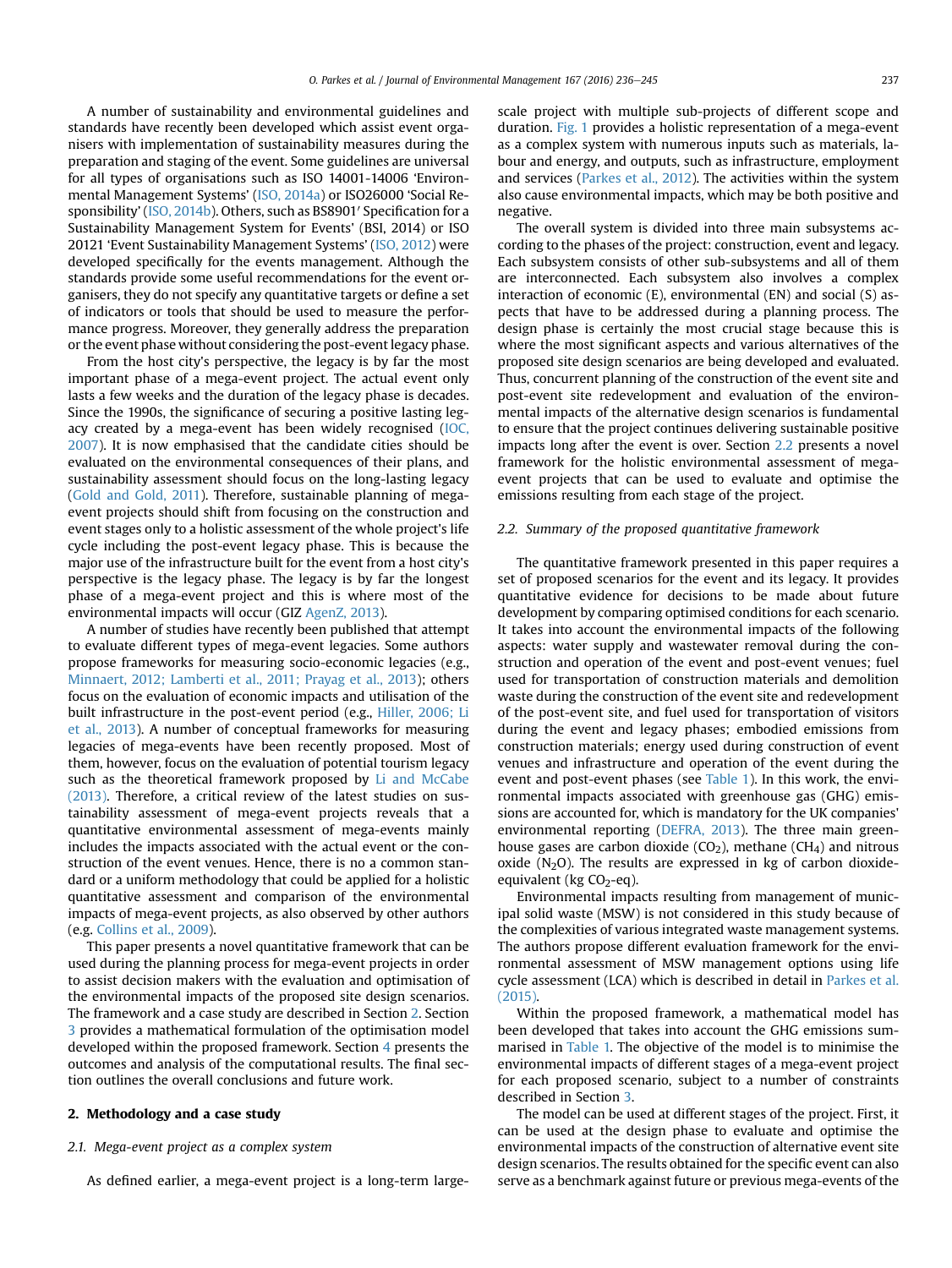<span id="page-2-0"></span>

**ENVIRONMENTAL BURDENS** 

Fig. 1. Schematic representation of a mega-event project as a complex system (E, EN and S are economic, environmental and social aspects) ([Parkes et al., 2012\)](#page-9-0).

### Table 1

Environmental impacts of a mega-event project included in the proposed framework.

| GHG emissions resulting from:                                                          | Project phases |       |        |
|----------------------------------------------------------------------------------------|----------------|-------|--------|
|                                                                                        | Construction   | Event | Legacy |
| Water supply & Wastewater removal                                                      |                |       |        |
| Fuel used for transportation (diesel & petrol)                                         |                |       |        |
| Embodied emissions from construction materials                                         |                |       |        |
| Energy used for construction and operation of buildings (gas, diesel $\&$ electricity) |                |       |        |

same scale. Second, the environmental impacts of the event staging can be minimised by estimating potential emissions resulting from different scenarios, identifying those areas that have the highest impacts (e.g. types of venues with the highest energy consumption) and exploring the options as how to reduce the impacts. Finally, the environmental burdens of the construction and operation of the post-event site alternative design scenarios can be optimised by changing a set of design features defined in the original design specification. In order to explore the robustness of the framework and its practicality as a decision-making tool, it was applied to a case study of the London Olympic Park.

# 2.3. Case study  $-$  the London Olympic Park

The data for the construction and event phases used in this work is based on the reports which were regularly published by the Olympic Delivery Authority (ODA) before, during and after the preparation and staging of the event ([GLA, 2004; ODA, 2011;](#page-9-0) [London 2012, 2007a,b; 2009\)](#page-9-0).

In order to determine the impacts of different site design scenarios and operation of the buildings in the post-event legacy phase, 3 design scenarios have been developed based on the numerous publications and discussions about possible redevelopment of the Olympic Park (e.g. [LLDC, 2012; Cabinet Of](#page-9-0)fice, 2013).

# 2.3.1. 'Business as usual' scenario  $-$  BAU

The 'Business as Usual' scenario is based on the redevelopment plan presented by the London Legacy Development Corporation ([LLDC, 2012\)](#page-9-0) which is being implemented in the Olympic Park. It builds on the typical London mixed residential/commercial area with  $2-3$  storey houses and  $4-5$  storey apartment blocks. The future area will consist of approximately 11,000 new homes (including the Athletes Village) alongside with education, health and community facilities and 5 Olympic sports venues. The Park will also provide a great business opportunity with  $62,000$  m<sup>2</sup> of flexible commercial space in the Broadcast Centre and 29,000  $m<sup>2</sup>$  of flexible office space in the Press Centre and close connection to the City of London and Canary Wharf ([LLDC, 2012](#page-9-0)). The estimated number of different types of new residential and non-residential buildings for each of the three post-event scenarios is provided in [Table 2](#page-3-0). The estimated floor area for each type of building is provided in [Table 3](#page-3-0).

# 2.3.2. 'Commercial World' scenario  $-$  CW

The 'Commercial World' scenario is based on the assumption that only a few new residential blocks will be built in the Park comprising of 1000 apartments. The rest of the area will be a mixture of different types of commercial offices and small industrial units. It is assumed that the total floor area of all commercial buildings will be approximately  $3,000,000$  m<sup>2</sup>. The site will also have 5 operating Olympic sports venues, 3 schools and nurseries, a health centre, a number of various size restaurants and retail units. Great transport links and proximity to the City and Canary Wharf business area could potentially make the Park a new commercial hub in the heart of East London.

# 2.3.3. 'High rise, high density' scenario  $-$  HRHD

The 'High rise, high density' scenario is based on the assumption that the Park will comprise a mixture of 20- and 30-stories residential and commercial buildings. The total floor area of all residential buildings is estimated to be approximately 900,000  $m^2$ ; the total floor area of all commercial buildings is approximately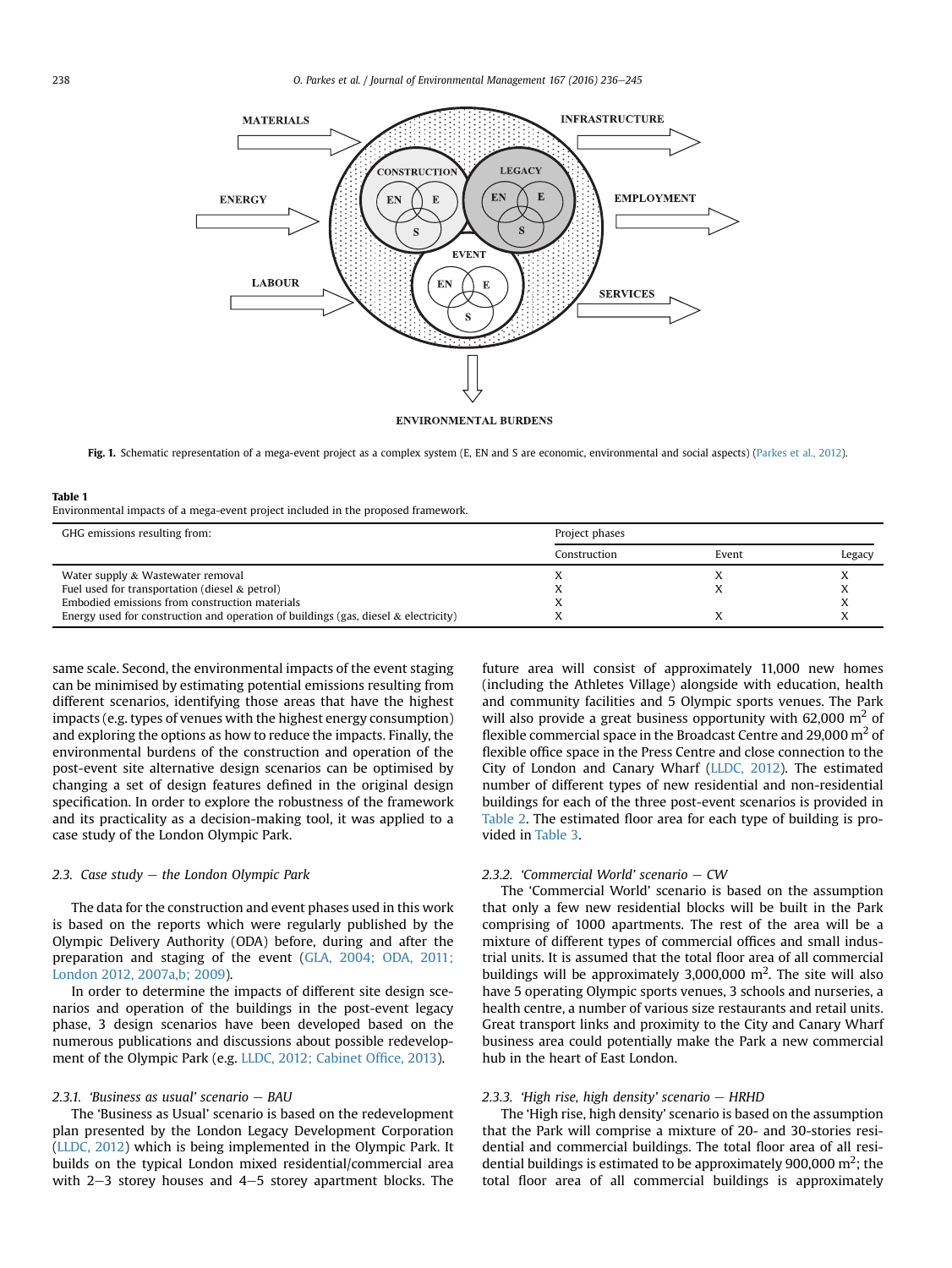## <span id="page-3-0"></span>Table 2

Estimated number of different types of new residential and non -residential buildings for each of the 3 baseline post-event scenarios (excluding the venues built for the event).

|                                                  | <b>BAU</b> scenario                                   | CW scenario                                             | HRHD scenario                                                                      |
|--------------------------------------------------|-------------------------------------------------------|---------------------------------------------------------|------------------------------------------------------------------------------------|
| Residential units<br>Commercial offices          | 6800<br>2 13-storey offices, 4 small industrial units | 1000<br>15 13-storey offices, 30 small industrial units | 16.000<br>15 25-storey offices, 15 30-storey offices,<br>10 small industrial units |
| Community centres<br>Supermarkets<br>Restaurants | 2<br>40 fast food, 40 medium size restaurants         | 50 fast food, 20 medium size restaurants                | 15<br>100 fast food, 30 medium size,<br>10 large restaurants                       |
| Hotels                                           | 10-storey                                             | 5 10-storey                                             | 5 20-storev                                                                        |

Table 3

Estimated total floor area for each type of building for each design scenario.

|                                                                           | BAU scenario | CW scenario | HRHD scenario |
|---------------------------------------------------------------------------|--------------|-------------|---------------|
| Total floor area of all residential buildings $(m^2)$                     | 638.194      | 70,000      | 898,000       |
| Total floor area of all office buildings $(m2)$                           | 46.200       | 2,980,500   | 2,123,475     |
| Total floor area of all retail buildings $(m2)$                           | 22.590       | 37.650      | 112.950       |
| Total floor area of all hotel buildings $(m^2)$                           | 16,800       | 84,000      | 168,000       |
| Total floor area of community facilities and social infrastructure $(m2)$ | 76.193       | 29,488      | 102.621       |
| Total floor area of all buildings $(m2)$                                  | 799.977      | 3.201.638   | 3.405.046     |

 $2,000,000$  m<sup>2</sup>. The Park will also have numerous community facilities and social infrastructure, hotels, restaurants, supermarkets and retail units. With more people moving to cities each year, there is a need to utilise land to its maximum potential. Thus, new highrise development presents an opportunity to accommodate more people in those areas where there is a shortage of land. Detailed explanation of each scenario is provided in the Supplementary **Material** 

In general, in order to allow a fair comparison of the proposed mega-event site scenarios, a reference scenario should be developed first. A reference scenario should consider pre-event site design taking into account all existing structures prior to the start of the construction phase of a mega-event project. Then, the reference scenario should be compared to a 'Baseline development' scenario, a reference scenario which takes into accounted projected changes of the site design if the event was not held. Finally, all proposed mega-event site scenarios should then be compared to the 'Baseline development' scenario in the absence of the event, in which case the uncertainties regarding the benefits and drawbacks of each scenario will be substantially lower than when comparing the proposed event scenarios only.

However, it has to be noted that in this work the results are presented only for the proposed 3 event scenarios for the following reasons. First, the site of the current London Olympic Park was one of the most desolate and deprived wastelands and, therefore,

contained no residential or commercial buildings, hence there were no existing structures prior to the start of the construction phase of a mega-event project to require building a reference scenario. Second, there was no explicit projected plan of changing the wasteland prior to the development of the UK bid to host the 2012 Summer Olympics in London ([GLA, 2003\)](#page-9-0). Thus, no clear 'Baseline development' scenario could be defined for this case study.

# 2.4. Baseline vs optimised scenarios

The data provided in Tables 2 and 3 is presented for the baseline scenarios used in this work. It is assumed that specific design features have been determined for all baseline scenarios. Each design feature is defined as a variable in the mathematical model described in Section [3](#page-5-0). However, a set of constraints (minimum and maximum values) is applied to each design feature. The design features for the scenarios are: different types of residential and non-residential buildings; total floor area of each type of building; number of residents, employees and visitors; total amount of building materials used for each building type; visitors' origin types; transport modes and availability of different types of vehicles for the officials during the game period.

Table 4 provides a set of constraints for all types of residential and commercial buildings, which is a minimum percentage of each type of building assumed in the specification for each post-event

### Table 4

Assumed minimum compulsory share of each residential and commercial building type for each baseline scenario.

|                                                                              | <b>BAU</b> scenario | CW scenario | HRHD scenario |
|------------------------------------------------------------------------------|---------------------|-------------|---------------|
| Residential buildings types (% of the total number of residential buildings) |                     |             |               |
| Detached house                                                               |                     |             |               |
| Semi-detached house                                                          |                     |             |               |
| Terraced house                                                               | 30                  |             |               |
| Bungalow                                                                     |                     |             |               |
| 1-bedroom flat                                                               | 20                  | 40          | 20            |
| 2-bedroom flat                                                               | 20                  | 10          | 20            |
| 3-bedroom flat                                                               |                     |             | 30            |
| Commercial offices types (% of the total number of commercial offices)       |                     |             |               |
| Type $1 -$ no canteen, naturally ventilated cellular                         |                     |             |               |
| Type $2 -$ no canteen, naturally ventilated open plan                        | 0.3                 | 40          |               |
| Type $3$ – with canteen, air conditioned standard                            | 95                  | 25          |               |
| Type $4$ – with canteen, air conditioned prestige                            |                     | 25          | 90            |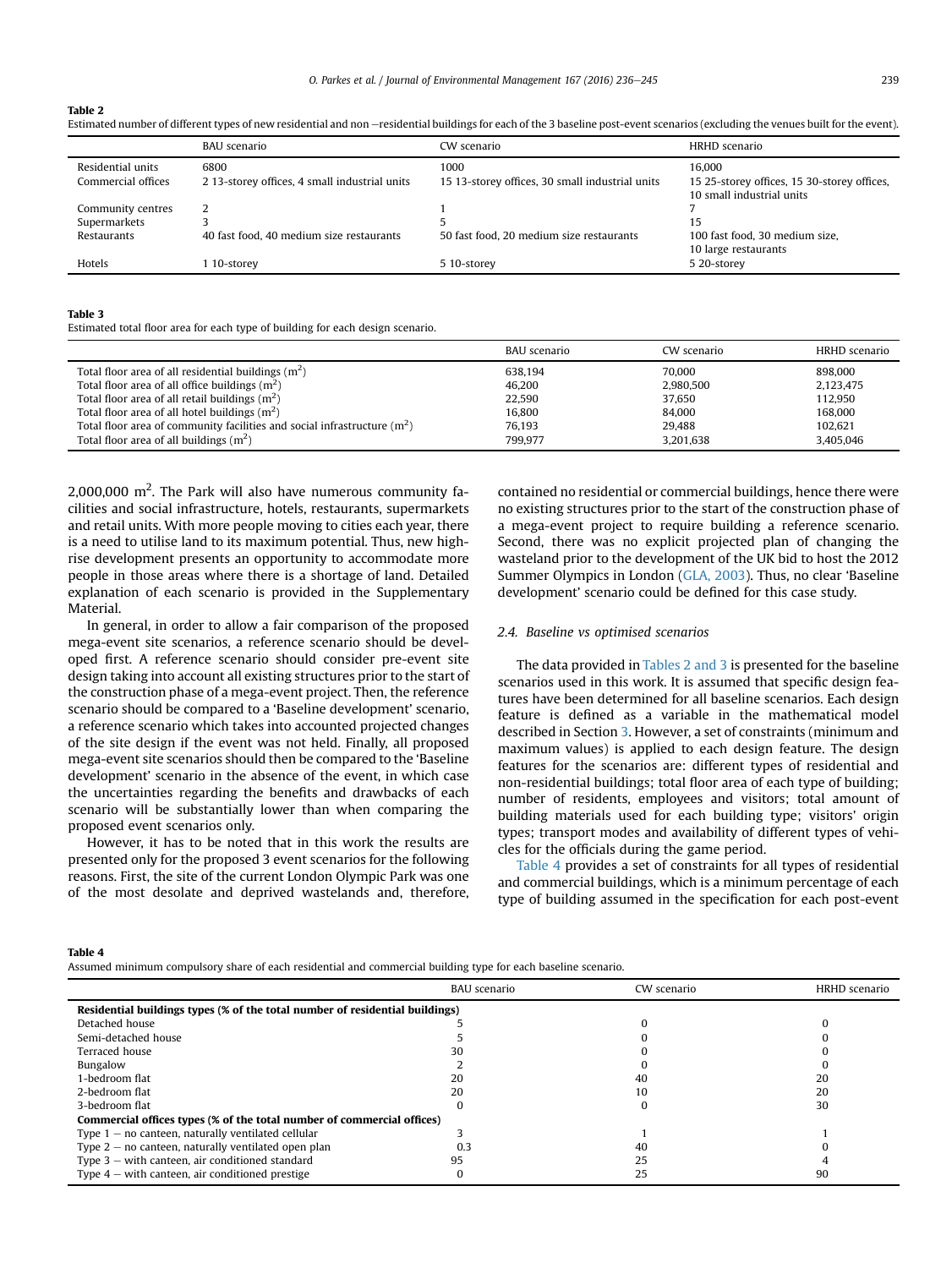# Table 5

Assumptions relating to visitors' origin (% of the total number of visitors). Based on [GLA \(2004\)](#page-9-0).

| Visitors' origin London area UK |                       |                                                                   | Europe Rest of the world (RoW) |
|---------------------------------|-----------------------|-------------------------------------------------------------------|--------------------------------|
| Event<br>Legacy                 | $20 - 30\%$<br>60-70% | $40 - 50\%$ 20 - 30% 3 - 10%<br>$20 - 30\%$ $10 - 15\%$ $1 - 3\%$ |                                |

## Table 6

Average distance travelled by each type of visitor/official ([London 2012, 2007b\)](#page-9-0).

| Visitor's/official's category | Average distance travelled $-$ return trip (km) |
|-------------------------------|-------------------------------------------------|
| <b>Visitors origin:</b>       |                                                 |
| London                        | 24                                              |
| UK                            | 330                                             |
| Europe                        | 2600                                            |
| Rest of the World (RoW)       | 15.000                                          |
| Travel Grant                  | 15.000                                          |
| Official's type:              |                                                 |
| Athletes and families         | 5000                                            |
| Media                         | 5000                                            |
| Officials                     | 7140                                            |
| Employees and volunteers      | 40                                              |

site design scenario. This will determine the overall consumption of energy and water in buildings during the event and post-event site. Energy consumption in each type of building considered in this study is based on the data from London2012, 2010; [HES, 2011;](#page-9-0) Bohdanowicz and Martinac, 2007; EMSL, 2009; Pérez-Lombard [et al., 2007; CIBSE, 2012; Hong, et al., 2013; Tassou et al., 2011;](#page-9-0) [DECC, 2013.](#page-9-0) Water consumption in each type of building evaluated in this work is based on the data from [ODA, 2011; DoH, 2013;](#page-9-0) [Dziegielewski et al., 2000; DfES, 2002; Envirowise, 2002](#page-9-0). Emissions conversion factors are based on [DEFRA, 2012; DEFRA, 2014](#page-9-0) and [DEFRA/DECC, 2011.](#page-9-0) Embodied emissions coefficients for construction materials were evaluated using a life cycle method described in [Hammond and Jones, 2008a](#page-9-0). It is assumed that the values of emissions conversion factors remain constant throughout the whole project's life lifetime. These values are defined as parameters in the mathematical model presented in Section [3](#page-5-0). Complete data is provided in Supplementary Material.

Table 5 defines a set of constraints for visitors' origin travelling to/from the Park during the event and post-event phases. Table 6 provides the assumptions for distances travelled by each type of visitor.

Table 7 provides estimated minimum and maximum transport mode split for all types of visitors and officials during the games period and for all visitors in the legacy period.

[Table 8](#page-5-0) provides the estimated minimum and maximum values for each type of vehicle available for transportation of the officials during the games period.

It was estimated that during the construction phase 459,000 tonne of materials and construction waste were transported to/ from the site of the Olympic Park. One of the objectives in the London 2012 Olympics Sustainable Development Strategy ([London](#page-9-0) [2012, 2007a](#page-9-0)) was to transport at least 50% of the total amount of waste and materials by rail and/or water. This objective is incorporated in the model described in Section [3](#page-5-0) as a sustainability constraint and applied to all baseline scenarios both in construction and in the legacy phases.

The amount of building materials used for construction of the event venues and infrastructure are based on the data provided in the Carbon Footprint Study [\(London 2012, 2007b](#page-9-0)). The amount of building materials use for the construction of the post-event event site are estimated on [SPON's, 2013; Monahan and Powell, 2011;](#page-9-0) [Iddon and Firth, 2013; Yan et al., 2010.](#page-9-0) It is assumed that the following quantities of recycled/reclaimed materials are available for each baseline scenario:

When the transportation distance becomes too long, the overall amount of GHG emissions resulting from the recycled material and the fuel used for its transportation becomes larger than the embodied carbon of the virgin material. Thus, maximum transportation distances of recycled materials are set up as constraints. [Table 10](#page-5-0) provides maximum distances which are acceptable for the transportation of reclaimed building materials. Embodied carbon for virgin and recycled/reclaimed construction materials is calculated based on [Hammond and Jones \(2008b\)](#page-9-0).

The sets of constraints described in this section refer to the baseline scenarios based on design specifications summarised in [Tables 2 and 3](#page-3-0) Once the baseline scenarios have been evaluated the methodology obtains the optimal conditions for each scenario using the model presented in the next section. In the optimised scenarios the following constraints applied for the baseline scenarios have been removed: minimum compulsory share of each residential and commercial building type provided in [Table 4](#page-3-0); estimated transport mode split presented in Table 7; minimum and maximum number of different types of official vehicles described in [Table 8](#page-5-0); maximum quantities of recycled/reclaimed building materials available for each baseline scenario provided in [Table 9](#page-5-0); constraint on the transportation of minimum of 50% of the total construction waste by rail/water; transport modes capacity constraint. Removal of constraints 'forces' the optimiser to choose those values for the unconstrained parameters which give the lowest GHG emissions coefficients. For example, the optimiser will select all non-residential buildings to be O1 office type (no canteen, natural ventilated cellular, see Supplementary Material) as this will result in the lowest total GHG emissions. Another example is the choice of transport modes: the optimiser will 'force' all visitors from Europe to travel by Eurostar train as this transport mode has

#### Table 7

Estimated transport mode split for all types of visitors (% of the total in each visitor's category). Based on [GLA \(2004\)](#page-9-0).

| Transport mode               | London     | UK         | Europe     | Rest of the world | Athletes   | Media      | Officials  | Employees  | Travel grant |
|------------------------------|------------|------------|------------|-------------------|------------|------------|------------|------------|--------------|
| Car                          | $5 - 15%$  | $28 - 35%$ | $7 - 15%$  |                   |            |            |            |            |              |
| Long-haul flight-economy     |            |            |            | $85 - 90%$        | $25 - 35%$ | $25 - 35%$ | $15 - 20%$ |            | 88-93%       |
| Long-haul flight-first class |            |            |            |                   |            |            | $10 - 15%$ |            |              |
| Short-haul flight-economy    |            |            | $47 - 55%$ | $10 - 20%$        | $60 - 70%$ | $60 - 70%$ | $35 - 45%$ |            | $10 - 15%$   |
| Short-haul flight-business   |            |            | $10 - 15%$ |                   |            |            | $25 - 30%$ |            |              |
| UK domestic                  |            | $2 - 5%$   |            |                   |            |            |            |            |              |
| London bus                   | $1 - 3%$   |            |            |                   |            |            |            | $10 - 20%$ |              |
| Rail                         | $70 - 80%$ | $50 - 60%$ |            |                   | $5 - 10%$  | $5 - 10%$  |            | $75 - 85%$ |              |
| Coach                        | $8 - 13%$  | $6 - 13%$  | $6 - 14%$  |                   |            |            |            |            |              |
| Eurostar                     |            |            | $5 - 12%$  |                   |            |            |            |            |              |
| Cycle                        | $2 - 6%$   |            |            |                   |            |            |            | $3 - 7%$   |              |
| Ferry                        |            |            | $7 - 10%$  |                   |            |            |            |            |              |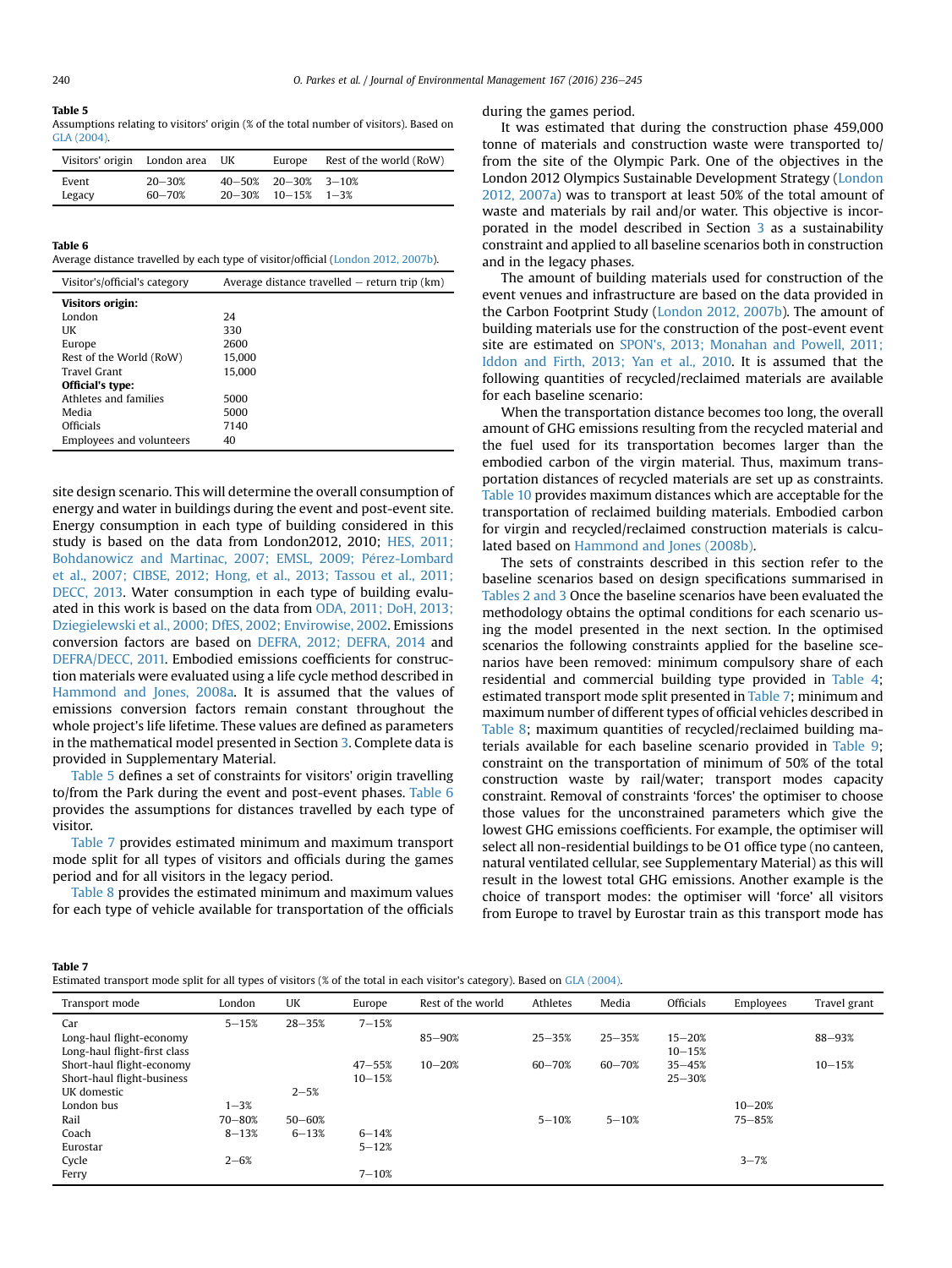<span id="page-5-0"></span>

| Estimated data for the transportation of the officials during the event period. Based on London 2012 (2007b). |  |
|---------------------------------------------------------------------------------------------------------------|--|
|---------------------------------------------------------------------------------------------------------------|--|

| Vehicle types for the 'officials'<br>transport | Minimum number of vehicles<br>available | Maximum number of vehicles<br>available | Duration of usage<br>(days) | day) | Fuel usage (litre/ Assumed petrol/diesel ratio of<br>vehicles |
|------------------------------------------------|-----------------------------------------|-----------------------------------------|-----------------------------|------|---------------------------------------------------------------|
| Cars- Games time                               | 2300                                    | 3500                                    | 660                         | 10   | 0.7/0.3                                                       |
| $Coaches - officials$                          | 600                                     | 1500                                    | 40                          | 160  | 0/1                                                           |
| Mini-buses                                     | 200                                     | 300                                     | 40                          | 160  | 0/1                                                           |
| Motorcycles                                    | 10                                      | 30                                      | 60                          | 10   | 0.5/0.5                                                       |
| <b>Boats</b>                                   | 30                                      | 40                                      | 10                          | 10   | 0/1                                                           |
| Coaches-sponsors                               | 300                                     | 450                                     | 60                          | 60   | 0/1                                                           |
| Village and Park vehicles                      | 20                                      | 40                                      | 60                          | 10   | 0.5/0.5                                                       |

the lowest emissions coefficient of all transport modes available to this visitors' category.

Hence, the results for the optimised scenarios present the lowest theoretical GHG emissions that could be achieved and could serve as a benchmark when comparing different designs for a chosen scenario. Section [4](#page-7-0) provides the overall results comparing the baseline and optimised scenarios for the London Olympic Park project. The following section provides mathematical formulation of the model developed for this work.

# 3. Model formulation

The model solves a single objective optimisation problem where the objective function is to minimise total GHG emissions (TE) resulting from the whole life cycle of a mega-event project. The model was implemented in [GAMS \(2014\)](#page-9-0) 24.0.1 on a 64-bit Windows 8 machine using the CONOPT solver which solves nonlinear optimisation problems using the Successive Quadratic Programming method [\(Drud, 1992\)](#page-9-0). The problem is formulated as follows: Minimise TE

*s.t. Recycled/reclaimed materials supply constraints*

| Transportation modes capacities      | (1) |
|--------------------------------------|-----|
| Sustainability target constraints    |     |
| Official vehicles supply constraints |     |
| Number of visitors' constraints      |     |
| Visitors' origin constraints         |     |
|                                      |     |

*Building types constraints*

Total GHG emissions are calculated as follows:

$$
TE = EM + TET + EWE \tag{2}
$$

where EM is the total amount of GHG emissions associated with all construction materials (often referred to as embodied emissions), TET is the total amount of emissions resulting from the transportation of all types of passengers to/from the Olympic Park, EWE is the total amount of GHG emissions resulting from the use of energy and water.

The GHG emissions from construction materials are calculated as follows:

$$
EM = \sum_{m \in M} \sum_{b \in B} G_{mb} E_m \tag{3}
$$

where  $G_{mb}$  is the total amount of emissions from all types of materials *m* used in all types of buildings *b* and  $E_m$  is the emissions conversion factor for each type of material m.

The GHG emissions from transportation are calculated as

# Table 9

Maximum quantities of recycled/reclaimed materials available for each baseline scenario.

| Amount of recycled/reclaimed materials<br>available (percentage of the total amount of materials) | Baseline scenarios |
|---------------------------------------------------------------------------------------------------|--------------------|
| Steel                                                                                             | 10%                |
| Aluminium                                                                                         | 20%                |
| Timber                                                                                            | 15%                |
| Stone                                                                                             | 20%                |
| <b>Brick</b>                                                                                      | 25%                |
| Tile                                                                                              | 5%                 |

## Table 10

Maximum transport distances for reclaimed materials ([WRAP, 2008; Hammond and](#page-9-0) [Jones, 2008b\).](#page-9-0)

| Material            | Distance (km) | Embodied carbon ( $kg CO2 - eq/kg$ ) |
|---------------------|---------------|--------------------------------------|
| Reclaimed tile      | 100           | 0.22                                 |
| Reclaimed stone     | 300           | 0.04                                 |
| Reclaimed bricks    | 250           | 0.04                                 |
| Reclaimed timber    | 1000          | 0.06                                 |
| Reclaimed steel     | 2500          | 0.43                                 |
| Reclaimed aluminium | 2500          | 1.69                                 |

follows:

$$
TET = \sum_{s \in S} ET_s \tag{4}
$$

where  $ET_s$  is the transportation emissions resulting from each sector s. Sectors s include emissions from the official vehicles  $(ET<sub>0</sub>)$ , emissions from transportation of all visitors to the site including transportation to and within a host city  $(ET<sub>c</sub>)$ , emissions from transportation of construction materials and waste  $(ET_w)$ .

- The total emissions resulting from the official vehicles before and during the Games are calculated as follows:

$$
ET_0 = \sum_{o \in O} \sum_{f \in F} Y_{of} E_o F_f V_o U_o \tag{5}
$$

where  $\sigma$  is the set of official vehicle by type,  $f$  is the set of official vehicles by their fuel type,  $F_f$  is the average amount of fuel used in different types of official vehicles (litres),  $U<sub>o</sub>$  is the duration of usage of each type of the official vehicles (days),  $E_0$  is the emissions conversion factor for the official vehicles (kg CO<sub>2</sub>-eq l<sup>-1</sup>), Y<sub>of</sub> are the fractions of different official vehicles according to the fuel types,  $V_0$ is the number of different official vehicle types.

- The total emissions resulting from the transportation of all visitors to/from London and to/from the Olympic Park, including transport of all officials to/from London are calculated as follows: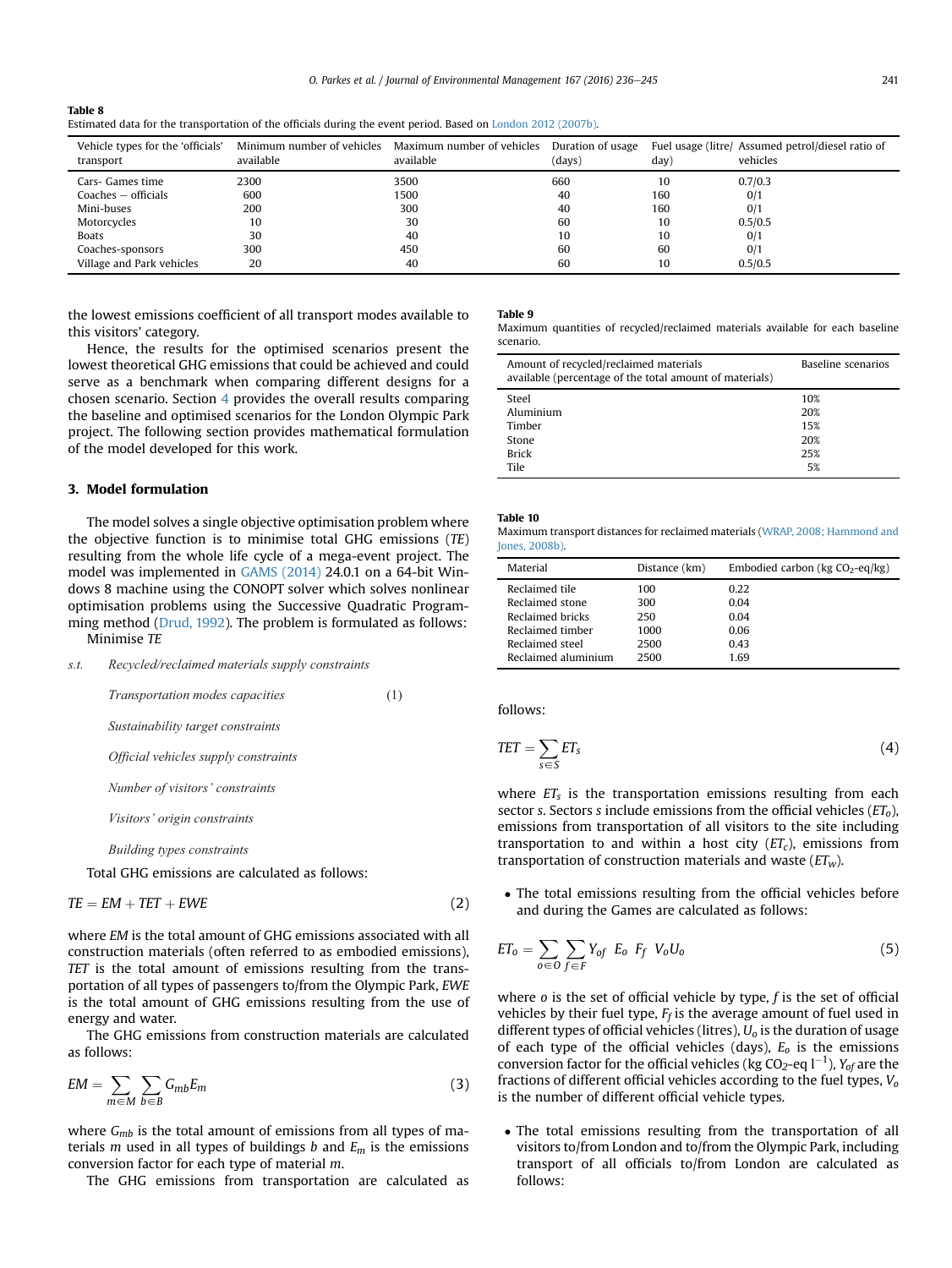$$
ET_c = \sum_{v \in V} \sum_{c \in C} D_c \ E_v \ X_{vc} \ N_v \tag{6}
$$

where  $c$  is the set of different categories of visitors by origin,  $v$  is the set of different visitors' transport modes,  $D_c$  is the average distance travelled by each type of visitor (km),  $E_v$  is the emission conversion factor per each mode of transport (kg CO<sub>2</sub>-eq l $^{-1}$ ),  $X_{\nu\text{c}}$  is the fraction of each visitor origin type c travelling by each transport mode  $v, N_v$ is the total number of all visitors. This includes all types of visitors to the site during the event, general visitors to the site and visitors for sporting events in the post-event period.

- The total emissions resulting from the transportation of all materials and construction waste to/from the site during the construction stage are calculated as follows:

$$
ET_w = \sum_{w \in W} D_w \ E_w \ Z_w \ A_w \tag{7}
$$

where  $D_w$  is transportation distance for materials and waste by each transport mode (km),  $E_w$  is the emission conversion factor of each transport mode (kg CO<sub>2</sub>-eq l $^{-1}$ ),  $Z_w$  is the fraction of materials and waste transported by each transport mode,  $A_w$  is the total amount of materials and waste transported.

The total GHG emissions resulting from the use of energy and water are calculated as follows:

$$
EWE = \sum_{s \in S} EE_s + \sum_{s \in S} EW_s \tag{8}
$$

where  $EE_s$  is the GHG emissions resulting from the use of energy in each sector s,  $EW<sub>s</sub>$  is the GHG emissions resulting from the use of water (including wastewater treatment) in each sector s. Sectors s include emissions from the use of energy during the construction phase, use of energy during the staging of the event and from the use of energy in the residential, commercial and other buildings in the post-event phase.

Emissions resulting from energy use in each sector are calculated as follows:

- Emissions from the energy use in sports venues:

$$
EE_0 = \sum_{o \in O} P_o \quad E1 \quad D_e + \sum_{o \in O} Q_o \quad E2 \quad D_e \tag{9}
$$

where  $P<sub>o</sub>$  is the daily electricity demand in all sports venues (kWh),  $Q<sub>o</sub>$  is the daily gas demand for each type of sports venue (kWh),  $E1$ – emissions conversion factor for electricity (kg CO<sub>2</sub>-eq kWh $^{-1}$ ), E2  $-$  emissions conversion factor for gas (kg CO<sub>2</sub>-eq kWh $^{-1}$ ),  $D_e$   $$ duration of the event (days).

- Emissions from the energy use in the residential buildings:

$$
EE_r = \sum_{r \in R} P_r \ E1 + \sum_{r \in R} Q_r \ E2 \tag{10}
$$

where  $P_r$  is the annual electricity demand for each type of residential building (kWh),  $Q_r$  is the annual gas demand for each type of residential building (kWh),  $E1$  -emissions conversion factor for electricity (kg CO<sub>2</sub>-eq kWh $^{-1}$ ), *E2-*emissions conversion factor for gas (kg CO<sub>2</sub>-eq kWh $^{-1})$ 

- Emissions from the energy use in the non-residential buildings:

$$
EE_c = \sum_{c \in C} P_c \ E1 + \sum_{c \in C} Q_c \ E2 \tag{11}
$$

where  $P_c$  is the annual electricity demand for each type of nonresidential building (kWh),  $Q_c$  is the annual gas demand for each type of non-residential building (kWh), E1 is the emissions conversion factor for electricity (kg CO<sub>2</sub>-eq kWh $^{-1}$ ), E2 is the emissions conversion factor for gas (kg CO<sub>2</sub>-eq kWh<sup>-1</sup>)

- Emissions from the energy use during the construction phase:

Emissions from on-site diesel use during construction were calculated based on the methodology developed by [London 2012](#page-9-0) [\(2007b\).](#page-9-0) Emissions were estimated based on the assumption of 1.575 tCO<sub>2</sub> per £millions of construction cost multiplied by the number of months on site.

$$
EE_n = \sum_{n \in N} C_n \ D_n \ E5 \tag{12}
$$

where  $C_n$  is the cost of each new venue during the construction (million  $\pm$ ),  $D_n$  is the duration of construction of each new venue (month), E5 is the emissions conversion factor for diesel (kg  $CO<sub>2</sub>$ -eq million  $\epsilon$   $^{-1}$ ).

Emissions resulting from water use in each sector are calculated as follows:

- Emissions from water use in sports venues:

$$
EW_0 = \sum_{o \in O} \sum_{v \in V} N_{vo} \ W_0 \ T_v \ (E3 + E4)
$$
 (13)

where  $N_{vo}$  is the number of all types of visitors in all sporting venues,  $W_0$  is the daily water demand in various sports venues (1) day<sup>-1</sup>),  $T_v$  is the daily visitors' dwelling time in each sports venue (only applies to spectators) (hour day<sup>-1</sup>), E3 is the emissions conversion factor for potable water input supply (kg CO<sub>2</sub>-eq  $l^{-1}$ ), E4 is the emissions conversion factor for waste water output treatment (kg CO<sub>2</sub>-eq l<sup>-1</sup>)

- Emissions from water use in residential buildings:

$$
EW_r = 365 \sum_{r \in R} N_r \ F_r \ W_r \ (E3 + E4) \tag{14}
$$

where  $N_r$  is the total number of the residential units,  $F_r$  are the fractions of different types of residential buildings in regards to the total number of residential units,  $W_r$  is the daily water demand in residential buildings, E3 is the emissions conversion factor for potable water input supply (kg CO<sub>2</sub>-eq  $l^{-1}$ ), E4 is the emissions conversion factor for waste water output treatment (kg CO<sub>2</sub>-eq l $^{-1}$ ), 365 is the number of days of water use in residential buildings per year.

- Emissions from water use in non-residential buildings:

$$
EW_c = 250 \sum_{c \in C} A_c \ W_c \ (E3 + E4)
$$
 (15)

where  $A_c$  is the floor area of each type of non-residential buildings,  $W_c$  is the daily water demand in different types of non-residential buildings, E3 is the emissions conversion factor for potable water input supply (kg CO<sub>2</sub>-eq  $1^{-1}$ ), E4 is the emissions conversion factor for waste water output treatment (kg  $CO_2$ -eq  $1^{-1}$ ), 250 is the average number of working days per year.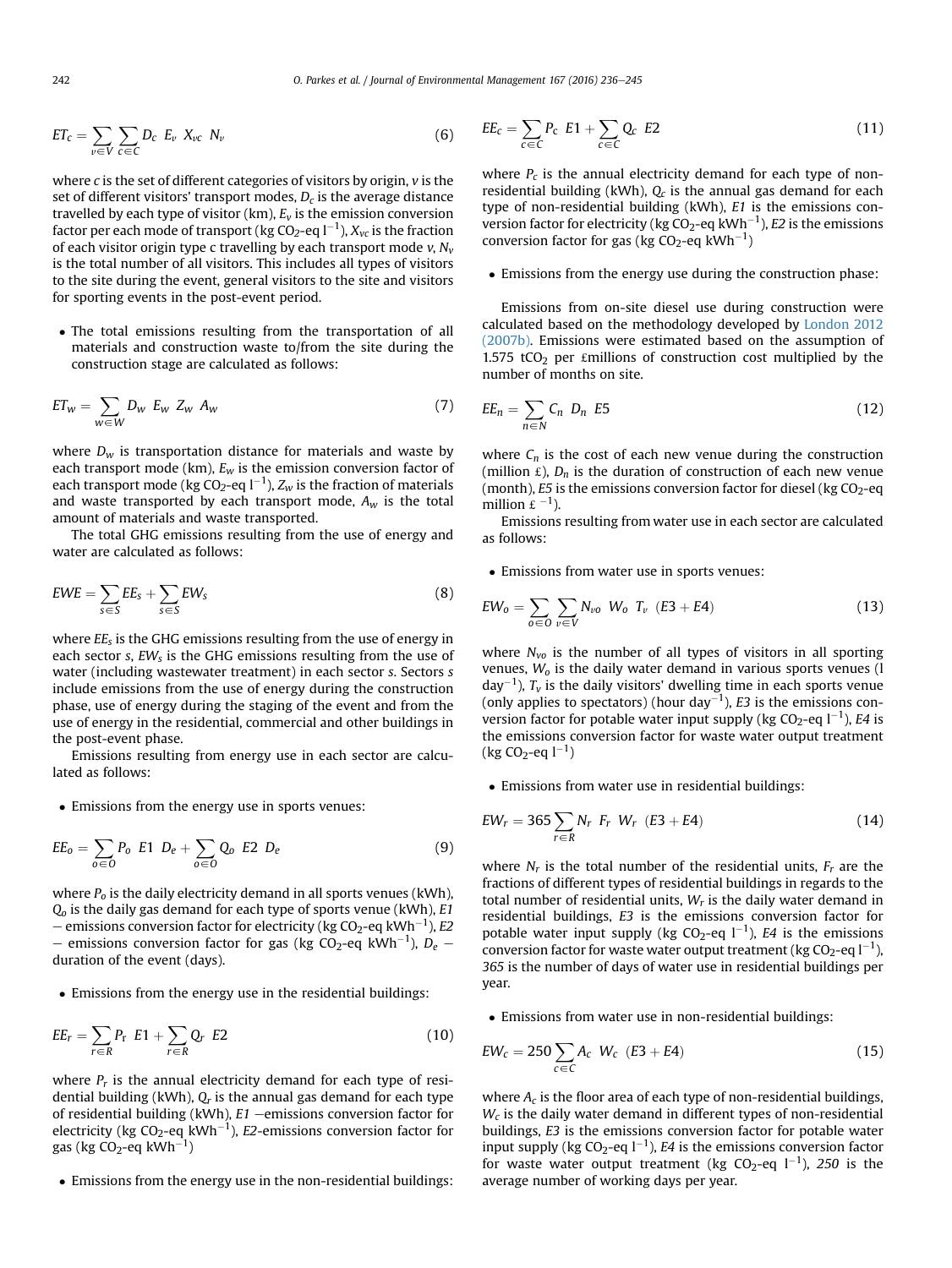<span id="page-7-0"></span>- Emissions from water use for irrigation purposes:

$$
EWi = (AG \times IG \times NG + I_n) \times E3 \tag{16}
$$

where AG is the area of green space that requires irrigation (l m $^{-2}$ ), NG is the number of days a year when irrigation is required (days), IG is the daily water demand for irrigation of green spaces ( $m<sup>2</sup>$  $day^{-1}$ ), In is the amount of water required for other irrigation purposes (for example, during the construction phase), E3 is the emissions conversion factor for potable water input supply ( $kg CO<sub>2</sub>$ eq  $l^{-1}$ ).

# 4. Results and discussion

Fig. 2 presents the overall results of the total emissions for the whole project's life cycle for the baseline and optimised scenarios. The duration of the legacy phase is taken to be 25 years.

The optimiser was able to reduce the emissions burden from the baseline scenarios considerably in all three scenarios. In particular, reductions can be seen most strongly in the energy and water and transportation sector. The key variables that changed in the optimised scenarios are types of residential and office buildings and transport modes as the optimiser chose those with the lowest GHG emissions coefficient.

It can be seen (Fig. 2) that the highest GHG emissions occur in the legacy phase for each baseline scenario. In the BAU and HRHD scenarios, the embodied emissions from the construction materials used for the redevelopment of the post-event site account for almost half of the total emissions of a project's life cycle followed by the emissions from the transportation of visitors, residents and employees in the legacy phase. In the CW scenario the highest emissions occur from the transportation of visitors, residents and employees in the legacy phase followed by the embodied emissions from construction materials used during the post-event site redevelopment.

Fig. 2 shows that the BAU scenario is the one which has the least environmental impacts in terms of GHG emissions. This can be explained by the fact the total area of the office buildings is almost negligible compared with two other scenarios and the number of the office employees is approximately 5500 compared to 170,860 and 88,220 for the CW and HRHD respectively. Moreover, the majority of the residential dwellings in the BAU scenario are assumed to be semi-detached or terraced houses which results in smaller population density compared to the CW and HRHD scenarios. The highest GHG emissions are attributed to the embodied emissions from the construction materials used for the construction of the post-event site followed by the emissions from visitors' transportation in the legacy phase.

In the CW scenario, the majority of the emissions result from the transportation of visitors in the legacy phase. This is due to the high number of employees travelling daily to/from the site. The emissions from the energy and water use for the operation of buildings (mostly office buildings) in the legacy phase are almost equal to the amount of embodied emissions from the construction materials use for the post-event site redevelopment.

The scenario which results in the highest total emissions is the HRHD scenario. This can be explained by the fact that this scenario has the highest number of residents and a high number of employees. It can be seen that the majority of the emissions are attributed to the same categories as in the BAU scenario.

The results for the optimised scenarios show how the total GHG emissions can be minimised if the constraints summarised in Section [3](#page-5-0) are removed. It can be seen that the total GHG emissions can be significantly reduced for each design scenario, particularly



Fig. 2. Total GHG emissions for the whole life cycle of the project  $-$  baseline vs optimised scenarios.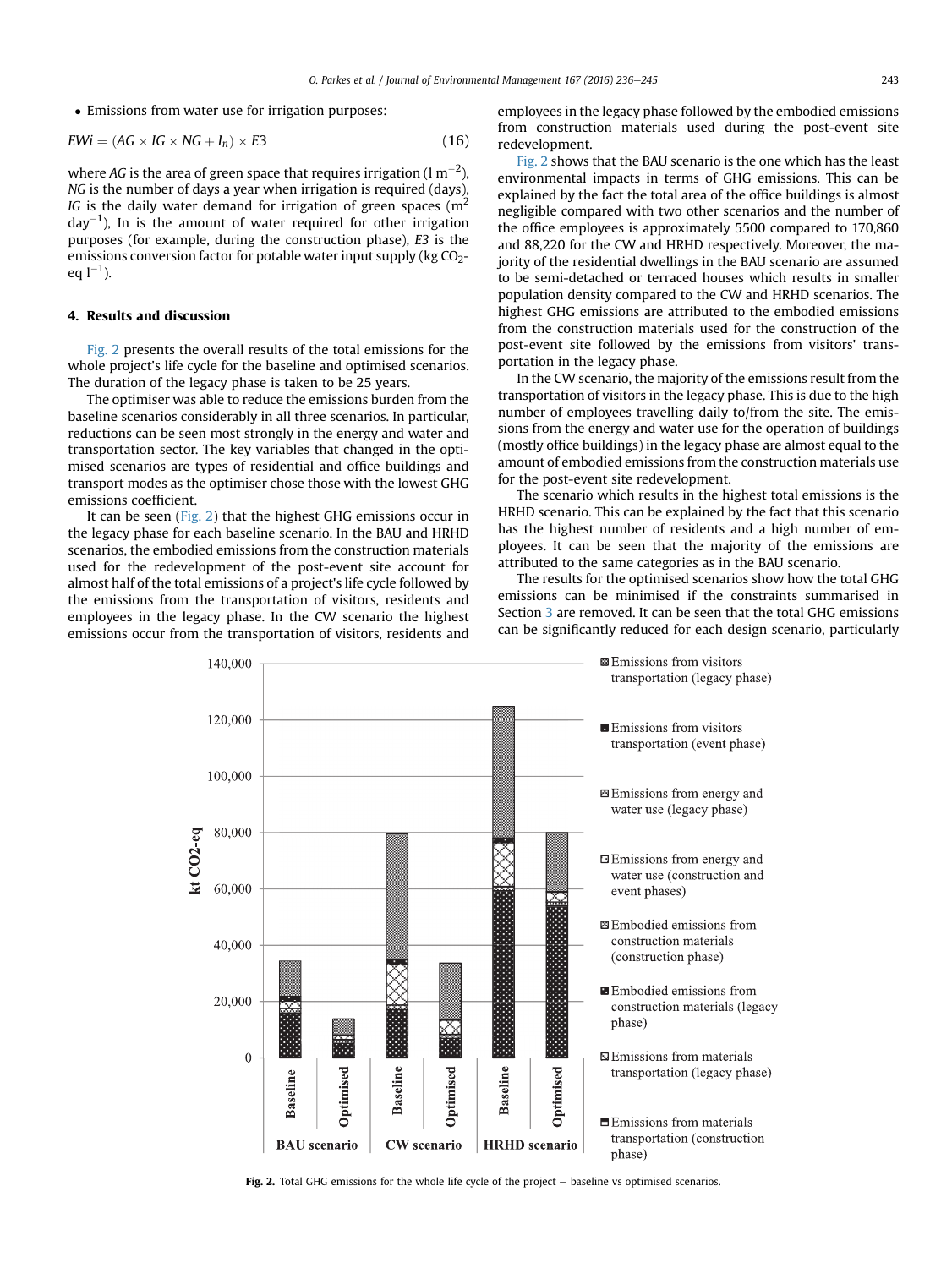for the BAU and CW scenarios.

It is crucial to remember that the 3 scenarios evaluated in this work differ significantly in their design, number and types of buildings and number of on-site residents, employees and visitors. Therefore, total GHG emissions for the whole life cycle of the project presented in [Fig. 2](#page-7-0) could serve as a metric for comparing baseline vs optimised results for the same scenario but not for comparing between different scenarios. One of the proposed metrics for comparing between different scenarios is the GHG emissions per person (including total site residents, employees and visitors) for the whole lifecycle of the project (Fig. 3). This metric can also be used to compare baseline and optimised results of the same scenario.

It can be seen that the BAU scenario has the lowest GHG per person emissions for both the baseline and optimised scenarios (1.3 and  $0.6$  tCO<sub>2</sub>-eq/person respectively). CW has the highest values for both the baseline and optimised scenarios; however, the value for the optimised scenario is significantly lower than the value for the baseline scenario (4.7 and 1.8  $tCO<sub>2</sub>$ -eq/person respectively). The difference between the values for the baseline and optimised HRHD scenario is the lowest of all three scenarios. Another proposed metric to compare between different scenarios is the annual amount of energy (electricity and gas) and resources (water) consumed per person on-site. This metric can also help to set up annual targets on resource and energy efficiency and GHG emissions reduction.

The results of the models emphasise the fact that the environmental impacts associated with the actual event are almost negligible compared to those associated with the whole lifecycle of the legacy phase. However, a significant amount of GHG emissions as well as construction costs could be avoided if a holistic planning approach is adopted at the early stages of a mega-event project. Post-event site redevelopment should be considered right from the start of the event planning and preparation stage in order to determine how the event phase can be transitioned into the next legacy phase. A mega-event site is typically comprised of a number of various infrastructure  $-$  event venues such as exhibitions or sports venues; residential houses for delegates, athletes and officials; media or broadcasting centres; restaurants and shops. Systematic planning at the early stages of a project can help to identify how most of the event venues and transport infrastructure can be utilised after the event with minimal environmental and economic impacts.

The London 2012 Olympics is an example of how a holistic approach could be applied to a mega-event project to ensure sustainable long-lasting post-event legacy. Sustainability and legacy have become an integral part of policies and processes since the



London 2012 Olympics bid, included throughout the design and construction, event and post-event redevelopment phases ([LOCOG,](#page-9-0) [2012](#page-9-0)). Sustainable Development Strategy was published by the Olympic Deliver Authority in January 2007. The Strategy summarised the legacy plans for the Park and emphasised the importance of maximising the use of permanent event venues and transport infrastructure in the post-event phase ([ODA, 2007](#page-9-0)).

The energy centre, media and broadcast centres, athletes' Village, 5 Olympic sports venues and large transport infrastructure remained on site for the post-event use, which saves almost 2500 ktCO2-eq of GHG emissions associated with construction. Incorporating new sustainable venue designs, using reclaimed and recycling construction materials and installing energy efficiency appliances resulted in further GHG emissions savings of 400 ktCO2 eq during the construction and event phases only [\(London 2012,](#page-9-0) [2007b\)](#page-9-0). Thus, applying a holistic approach from the start of a mega-event project planning is essential for minimising environmental impacts and ensuring sustainable long-lasting legacy.

# 5. Conclusions and future work

This paper presented a novel quantitative framework for evaluation and optimisation of environmental impacts resulting from the whole life cycle of a mega-event project. In the context of the proposed framework, a mathematical model was developed that solves a single objective optimisation problem where the objective function is to minimise the total GHG emissions. The following GHG emissions were considered in this work: emissions resulting from the use of fuel for transportation of all visitors and residents, emissions from the use of energy and water for operation of buildings, and embodied emissions from construction materials. To test the robustness of the proposed framework, the model was applied to a case study of the London Olympic Park. Three potential post-event site design scenarios were developed and evaluated using the proposed methodology: Business as Usual (BAU), Commercial World (CW) and High Rise High Density (HRHD).

The results demonstrated that the highest emissions are attributed to the legacy phase in all scenarios, particularly to GHG emissions resulting from the transportation of visitors and residents, and to embodied carbon from the construction materials. The results for the optimised scenarios demonstrated that the total emissions could be reduced by 30-40% compared to the emissions for baseline scenarios.

The proposed framework can be used as a valuable tool during the planning of mega-event projects. The results of the model can provide the decision makers with important information regarding the environmental impacts of the proposed design scenarios, to help to identify those areas which result in the highest emissions, and to evaluate and benchmark proposed improvements and legacy.

However, planning of mega-event projects is a complex task which involves a large set of stakeholders who often have conflicting interests. Moreover, evaluation and optimisation of economic and social impacts of each design scenario has to be carried out for a holistic sustainability assessment. For example, scenario which has the lowest environmental impacts might not be implemented when numerous economic and social factors are also evaluated and the overall results are analysed by the key stakeholder groups.

The future work will include further development of the mathematical model described in this paper. The model will solve a multi-objective optimisation problem which will include economic and social indicators. The results of the multi-objective optimisation model will provide a 3-dimensional non-inferior Pareto set for Fig. 3. GHG emissions per person – baseline vs optimised scenarios. each of the proposed design scenarios. By changing the key